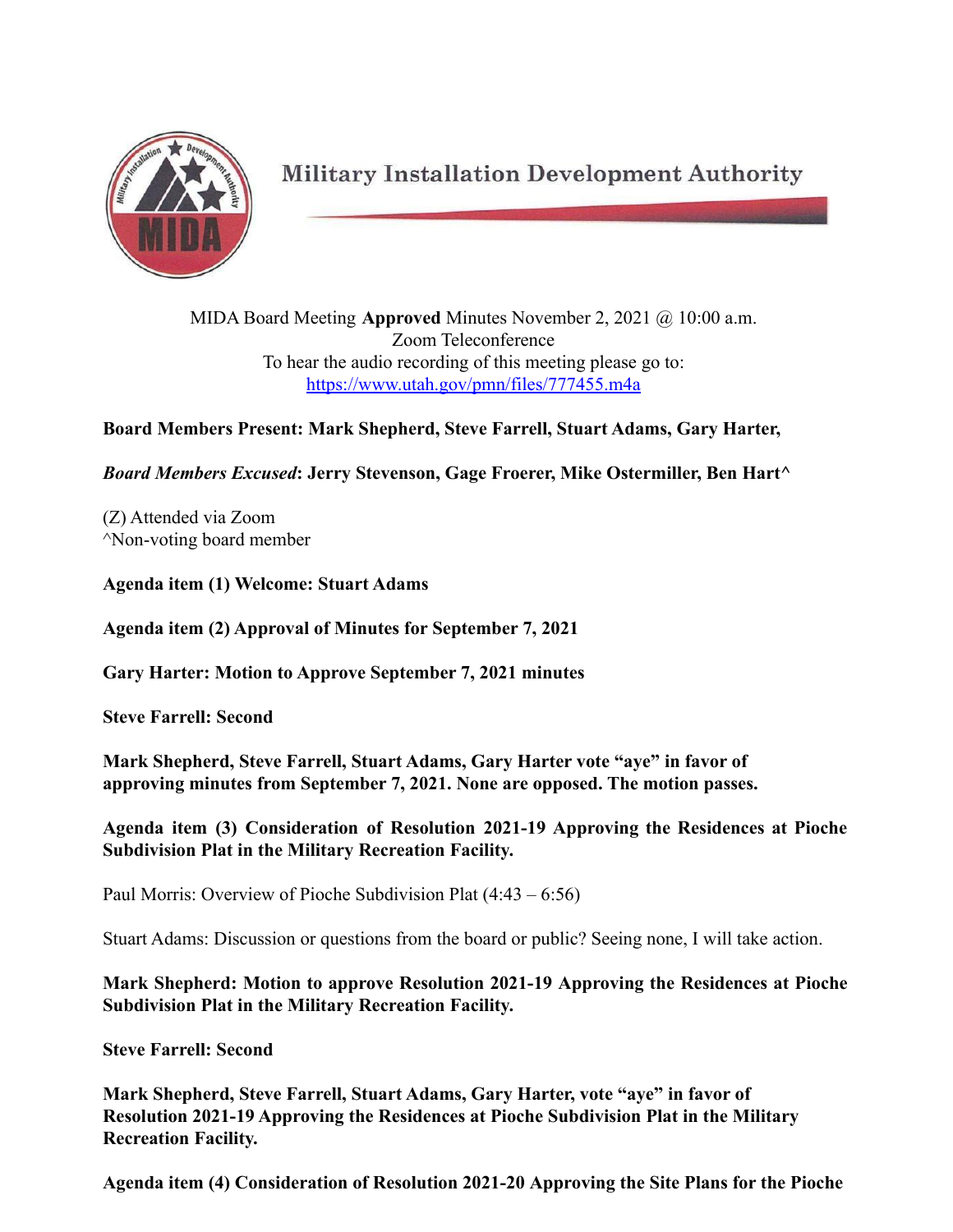# **Estates Subdivision (Lots A-J)/Residences at Pioche Subdivision in the Military Recreation Facility**

Paul Morris: Overview of Pioche Subdivision Plat (7:59 - 10:08)

Stuart Adams: Discussion or questions from the board or public? Seeing none, I will take action.

**Steve Farrell: Motion to approve Resolution 2021-20 Approving the Site Plans for the Pioche Estates Subdivision (Lots A-J)/Residences at Pioche Subdivision in the Military Recreation Facility**

## **Mark Shepherd: Second**

**Mark Shepherd, Steve Farrell, Stuart Adams, Gary Harter, vote "aye" in favor Consideration of Resolution 2021-20 Approving the Site Plans for the Pioche Estates Subdivision (Lots A-J)/Residences at Pioche Subdivision in the Military Recreation Facility**

#### **Agenda item (5) Consideration of Resolution 2021-21 Extending the Property Tax Allocation for 15 Years at the Roy Innovation Center in the Falcon Hill Project Area**

Paul Morris; Overview of RIC (Roy Innovation Center) and buildings 2-4 as well as the purpose of the Property Tax Allocation. (11:10 – 14:38)

Mark Shepherd and Paul Morris: Discussion regarding logistics of when the buildings will be torn down and when and where the new buildings will be built, as well as timeline for bonding.  $(14:39 - 16:43)$ 

Gary Harter: Can you give us an overview of any of the partners comments? Any push back from them?

Paul Morris: Summary of discussions with Northrup Grumman, SDRP and Taylor Woodbury.  $(17:03 - 18:20)$ 

Taylor Woodbury: Additional comments on their support of the project. (18:29 – 19:04)

Stuart Adams: Any other comments? Seeing none, we will bring it back for action

## **Mark Shepherd: Motion to approve Resolution 2021-21 Extending the Property Tax Allocation for 15 Years at the Roy Innovation Center in the Falcon Hill Project Area**

**Gary Harter: Second**

**Mark Shepherd, Steve Farrell, Stuart Adams, Gary Harter vote "aye" in favor of Resolution 2021-21 Extending the Property Tax Allocation for 15 Years at the Roy Innovation Center in the Falcon Hill Project Area**

## **Agenda Item (6**) **Other Business: Including Project Area Updates**

Kurt Krieg: Updates on the MWR Conference Hotel, voluntary clean-up, mountain trails, north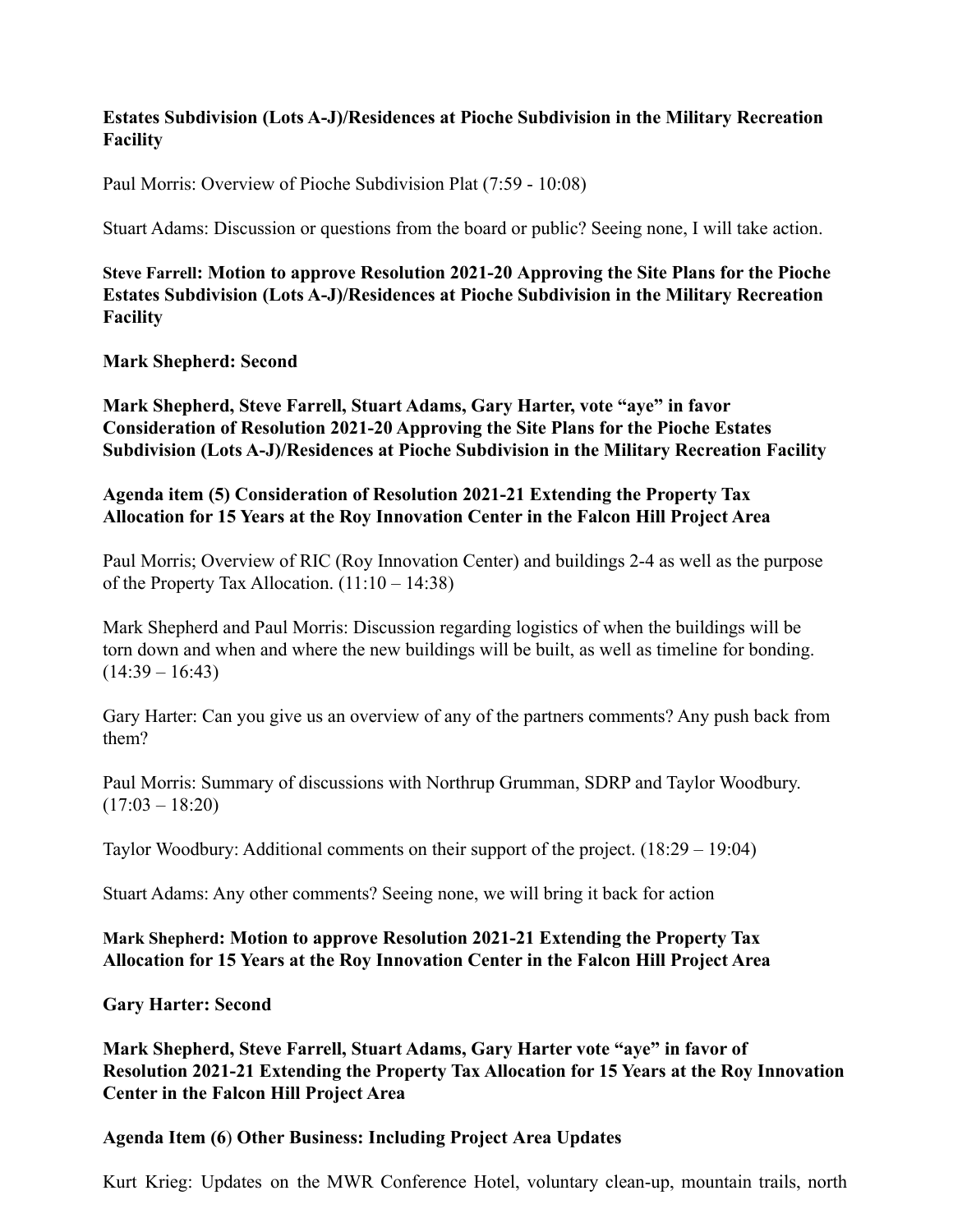portal and south portal  $(20:46 - 27:09)$ 

Tyler Aldous: Updates on Skyridge project, as well as the Golf and Equestrian Centers and the TAR bond issuance to build the centers, clubhouse and lodge.  $(28:10 - 33:59)$ 

Stuart Adams: Any questions?

Mike Kosakowski: We are looking forward to your continued good work. But a quick suggestion, specifically on the north trail, would you guys consider trail maps on those trails?

Tyler: Great point, we have 2 kiosks under construction that we will be putting in that will have QR codes that will take you to those maps. You will see those kiosks later in the spring. The trails will also be included on the Utah trail database and can be found on their app.

Gary Harter: Comments regarding excitement and how quickly the progress is moving forward and appreciation for all the work being put in.  $(35:37 - 37:02)$ 

Stuart Adams: Any other questions?

Mike Kosakowski: 2 things for you; they have completed the wetlands trail so you should look at that next time your out here. Other thing there is a gas reduction center being put in next to the fire station and we have been reduced to one lane in and out here so if you could hurry them along.

Stuart Adams: Thank you for the comments. We will move on to Taylor Woodbury.

Taylor Woodbury: Update on buildings 2, 3, 4, and 5 in Falcon Hill as well as hotels in the project area. Falcon Hill is doing great. (38:29 – 42:35)

Paul Morris: Building 5 is just the connection between 3 and 4?

Taylor Woodbury: Correct, we have been jumping around between 3a and building 5. Northrup calls it building 5 so we are trying to stay consistent with them.

Paul Morris: Quick update on the 3 Gate Trail.

Stuart Adams: Thank you, great updates.

## **Agenda Item (7) The next meeting----Tuesday December 7, 2021 at 9am.**

Paul Morris: We probably won't need the December meeting so out next one will probably be in January, but we will post an official notice.

Stuart Adams: Our legislative session has moved up so we might have issues with that date. We might have to move it around.

Paul Morris: Ok, we can be flexible with that. We will give you a good update.

#### **Agenda Item (8) Adjourn**